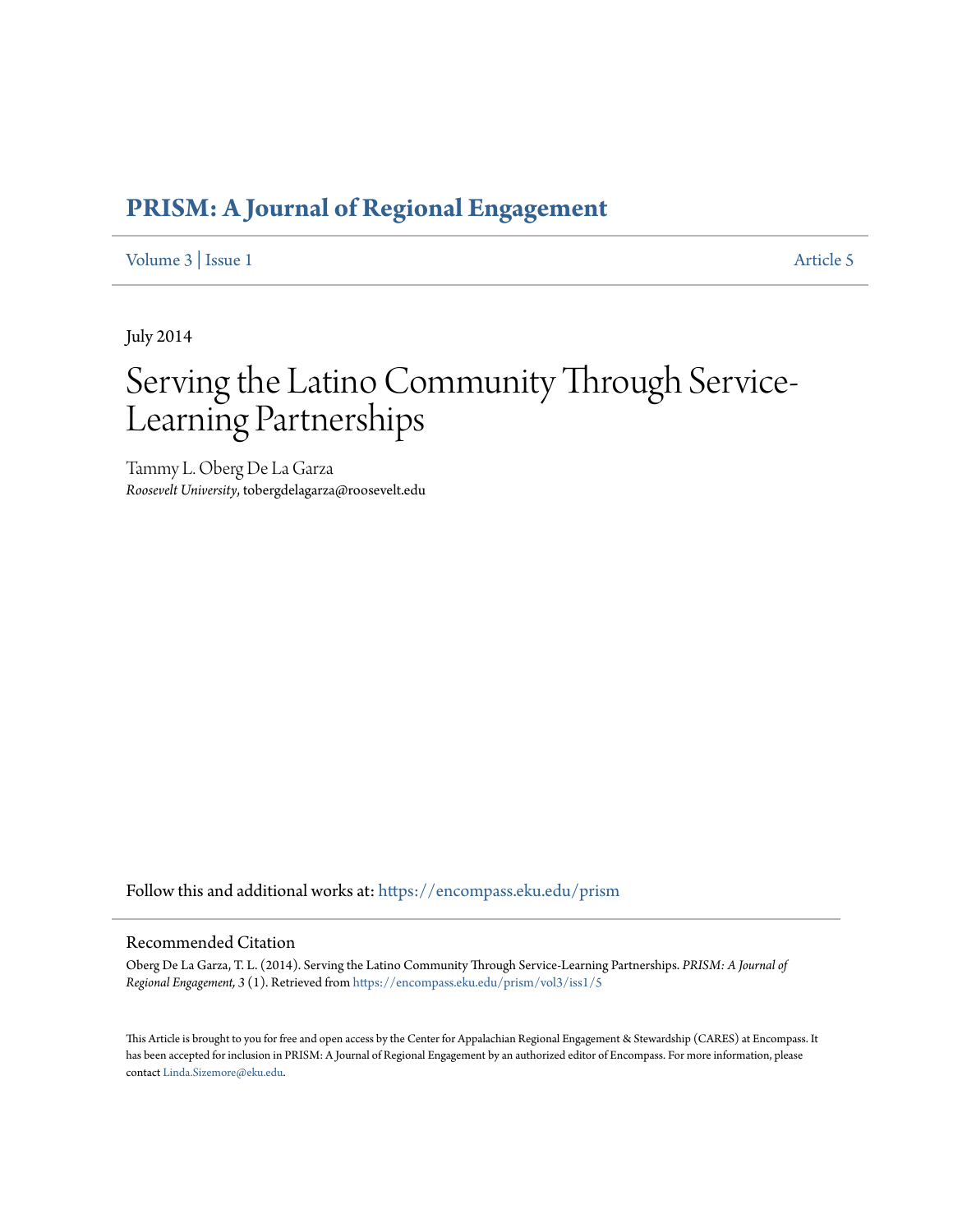# **Cover Page Footnote**

Author Information: Tammy Oberg De La Garza, Ph.D., is an Assistant Professor in the College of Education at Roosevelt University in Chicago. She is committed to improving literacy instruction and achievement so that all students have equal access to education and success.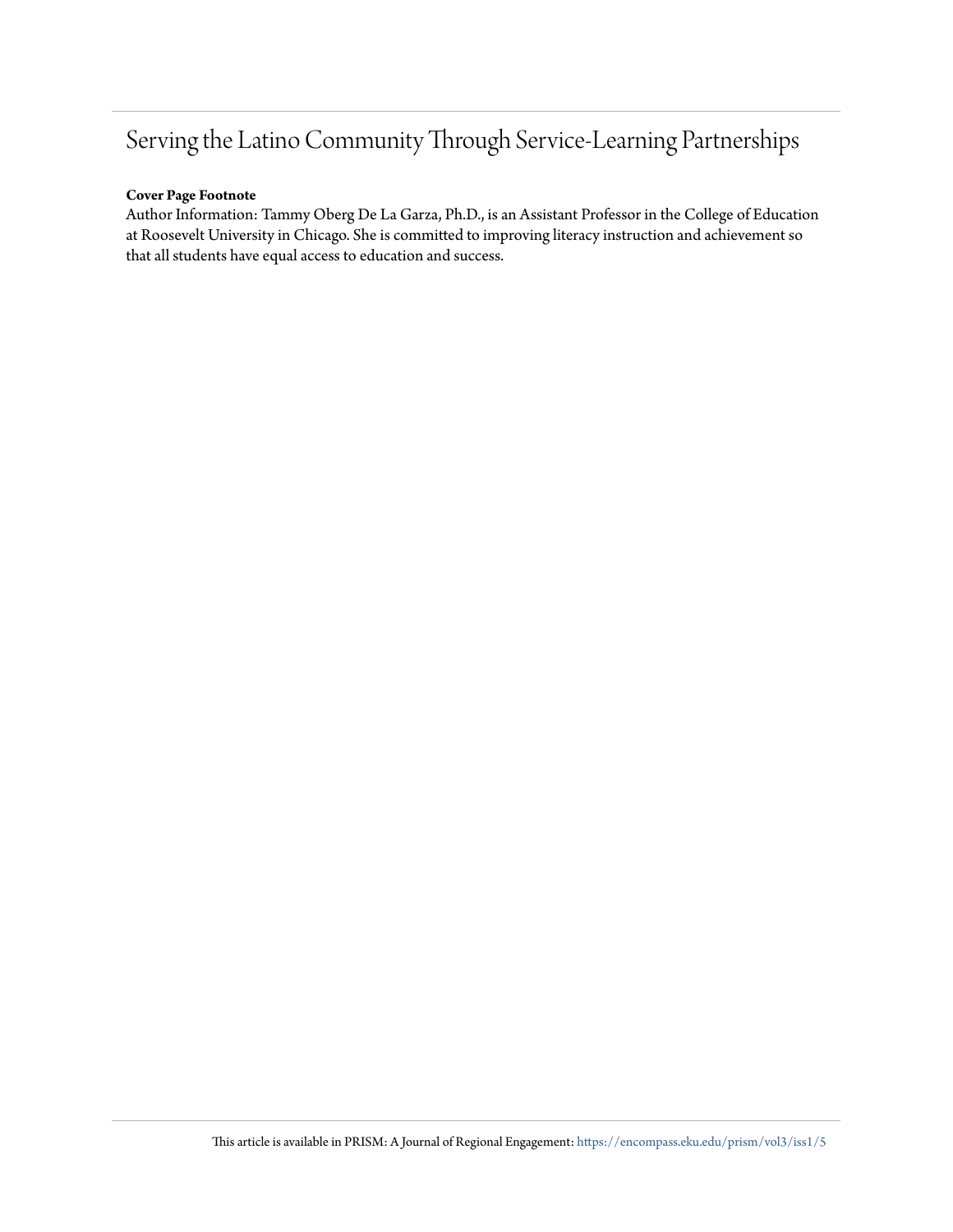# **Tammy Oberg De La Garza**

*Roosevelt University*

*This article explores an urban partnership in Chicago that is aimed at increasing the levels of Latino academic achievement by developing stronger Latino learning communities and preparing culturally responsive teachers, through a universitycommunity service-learning project. This partnership honors the rich resources and expressed needs of all partners and is built upon the founding principal of mutual respect.*

*Keywords: Service-learning, University partnership, Latino, Literacy*

**T**he Latino population constitutes the largest minority group in the United States, and is the fastest growing segment of school-age populations (Fry, 2010). Latinos are the least educated of all ethnic groups and achieve at the lowest levels, academically (Gándara, 2010). This article explores an urban partnership in Chicago that is aimed at increasing the levels of Latino academic achievement by developing stronger Latino learning communities and preparing culturally responsive teachers, through a university community service-learning project.

# **Needs in the Latino Community**

There is a "silent epidemic" of Latino youth dropping out from the American school system (Bridgeland, DiLulio & Morison, 2006, p. i). More than 67% of Latinos are without a high school diploma by the age of 29; and nearly 50% of Latinos fail to graduate from their public high school each year (Gándara, 2010). The decision to abandon school is ruinous, as dropouts are eight times more likely to be unemployed, live in poverty, receive public assistance, or go to prison, than a person with at least a high school diploma (Buchanan, 2005; Harlow, 2003). Contributors to the high rate of Latino education failure involve limited quality and quantity of teacher-student interactions (Foley & Valenzuela, 2004; Losey, 1995; Pizarro, 2005), teachers' lowered expectations of students (Prieto & Zucker, 1980), and a lack of culturally responsive instruction and engagement in U.S. classrooms (Valencia, 2011).

Having a sense of belonging and value in the classroom is critical for student success (Deci & Ryan, 1985; Noddings 1992). Authentic relationships with caring teachers are important in supporting positive student outcomes and effective learning environments (Battistich & Hom, 1997; Noddings, 1995). For Latino students, teacher care includes: (a) provide scaffolding during teaching, (b) convey a kind disposition through actions, (c) ready availability to students, (d) demonstrate a personal interest in students' well being inside and outside the classroom, and (e) provide affective academic support in the classroom setting (Garza, 2009).

One barrier that prevents authentic relationships and caring connections between Latino students and their teachers is cultural differences. The majority of teachers in public schools are white, middle-class female, whose perspective is dissimilar than that of poor,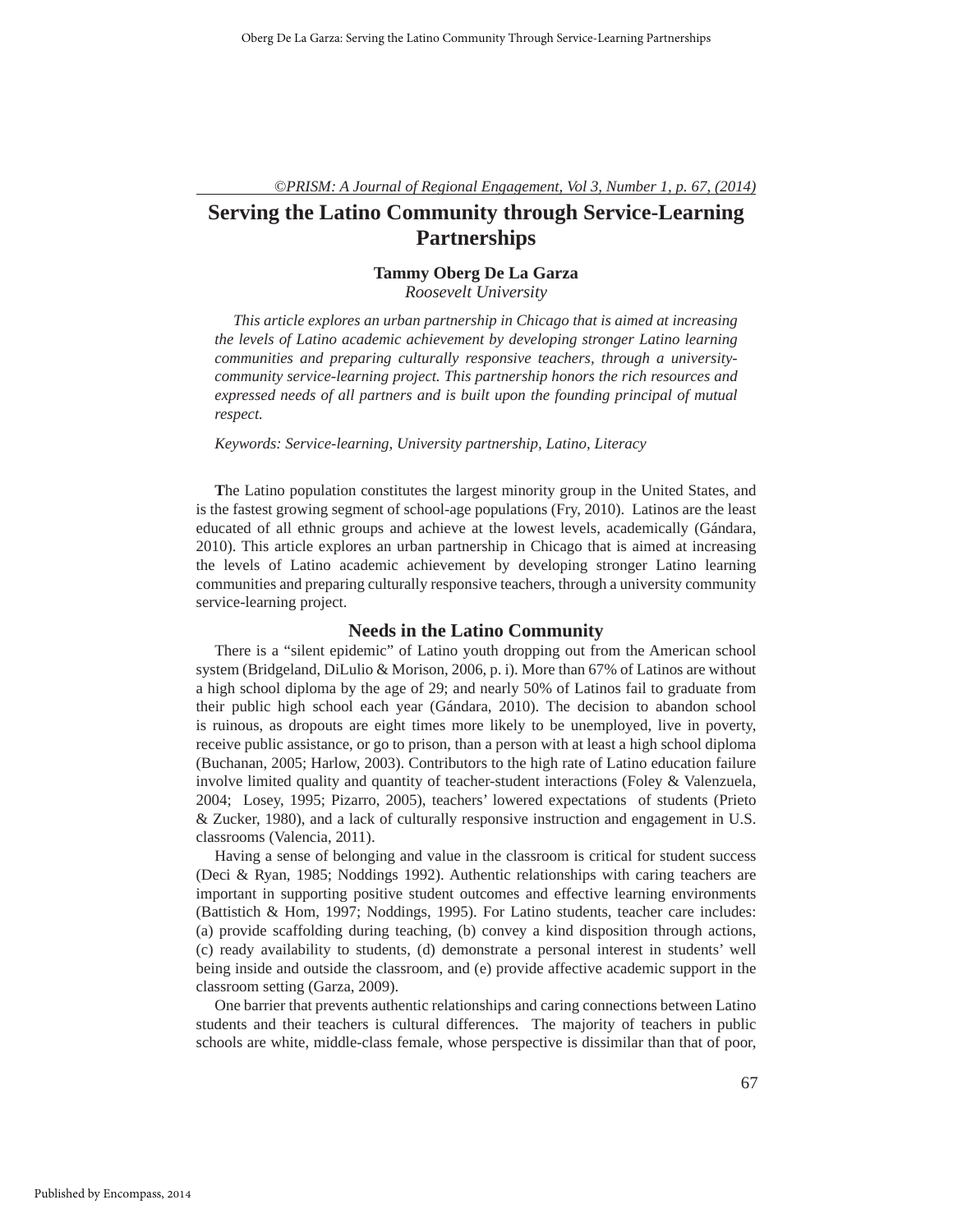multilingual and culturally diverse students (Nieto, 2009). A lack of diversity perspective hinders opportunities to relate to those of a different race, culture, or socio-economic status; or recognize and confront social injustices for citizens everywhere.

Schools have expanding populations of Latino students while the cultural misunderstandings and stereotypes still exist among school personnel, teachers and students. Teachers need to develop a varied culture awareness and understanding in order to become culturally responsive and create classroom cultures where all students are valued and afforded an equal opportunity to learn (Nieto, 2009; Richards, Brown & Forde, 2006). There is a distinct need for teachers to "unpack the invisible backpack" of privilege and learn how to be culturally responsive (Ladson-Billings, 1995; McIntosh, 2009; Nieto, 2010). One method which engages preservice teachers in developing cultural responsiveness, an appreciation of diversity, and an awakening to the experience of other groups (Villegas & Lucas, 2002), is to incorporate service-learning with diverse populations, into teacher preparation coursework (Amatea, Cholewa & Mixon, 2012; Baldwin, Buchanan & Rudisill, 2007).

# **Rationale for the Project**

Service-learning is a teaching methodology that is generally defined as an "educational experience in which students (a) participate in an organized service activity that meets identified community needs, and (b) reflect on the service activity in such a way as to gain further understanding of course content, a broader appreciation of the discipline, and an enhanced sense of personal values and civic responsibility" (Bringle & Hatcher, 2009, p. 38). Two critical components in service-learning models are the balance of service and learning in projects; and balanced benefits between the service provider and the recipient (Furco, 2003). Service-learning is a learning model that has been successful with Latino populations in the Texas borderlands (Robbins, 2012) and in minority language communities (Leeman, 2011). Implementing service-learning methodology in teacher preparation programs takes aim at challenging unexplored student bias, increasing cultural awareness, and examining social injustice (Baldwin, Buchanan & Rudisill, 2007).

Service-learning projects are mutually beneficial and collaboratively designed by each of the university and community partners involved in the project (Gay, 1997; Jacoby  $\&$ Associates, 2003). Historically, universities and community partnerships have failed to address common problems – the partnerships were non-existent, unconstructive, or onesided (Kysiak, 1986; Martin, Smith & Phillips, 2005). University-community organization partnerships have had an impact upon each partner – "for good and for bad, constructive and destructive, accidental and intentional, real and imagined." (Seifer & Carriere, 2003, p. 2).

In the past 15 years however, a paradigm shift has occurred in which non-profi t and for-profit organizations are recognizing the value of public problem solving through interconnectedness with the public sector organizations, stakeholders, levels of government and the public (Reddel, 2002; Salamon, 2002). Today, community-university partnerships have emerged in higher education as a vehicle for revitalizing communities, fostering civic engagement and realizing theory into practice (Martin, Smith & Phillips, 2005). The partnership described here deliberately designed a project to authentically reflect the needs, resources and directions of all partners.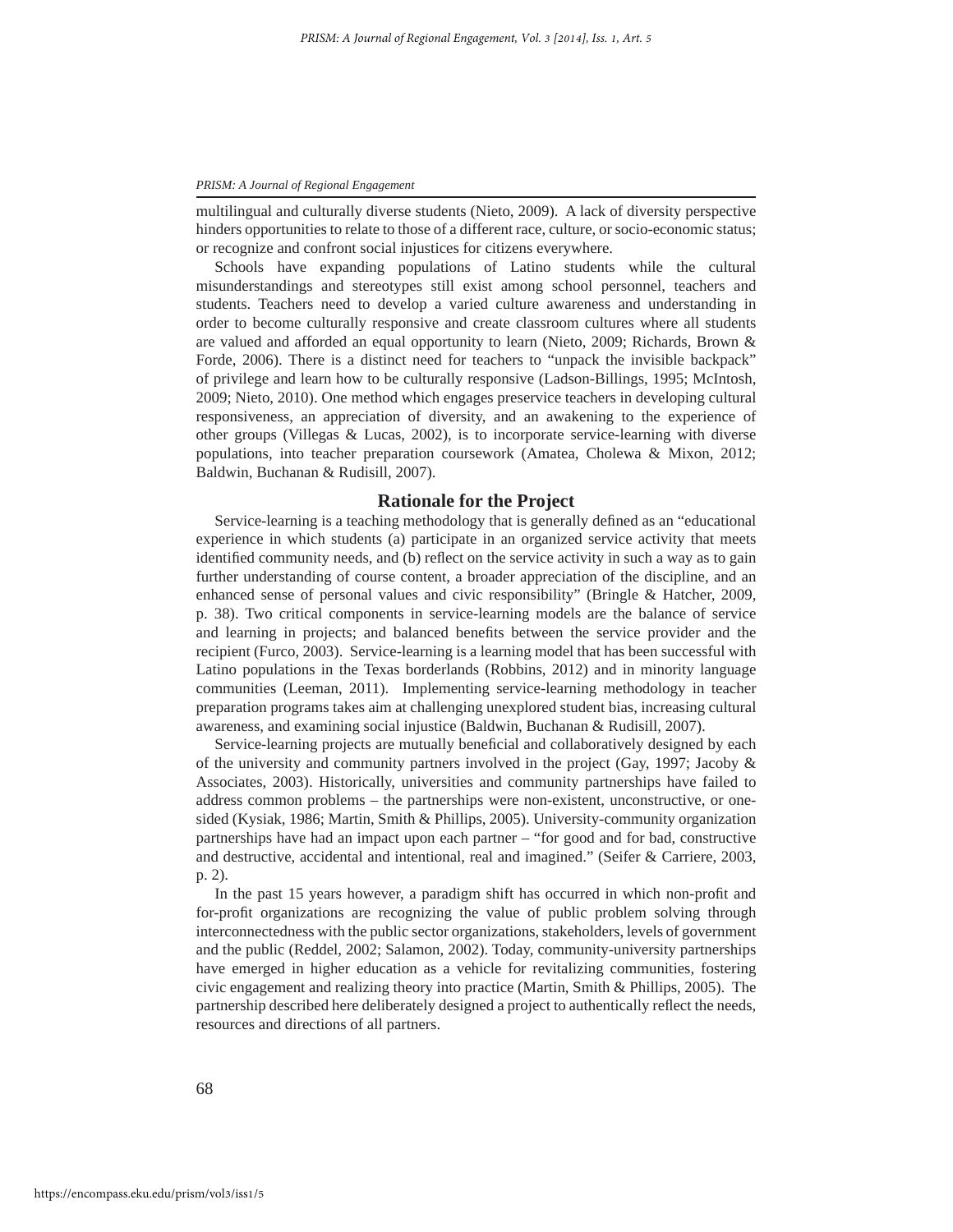# **Description of the Partnership**

 This project involves the participation of Roosevelt University College of Education (COE), Logan Square Neighborhood Association (LSNA), public schools, families, and students in the Logan Square community. This partnership honors the experience and knowledge of all parties with equal voice in identifying needs, designing service learning objectives interpreting the data, and determining conclusions of the project. The founding principal of this partnership assures an open exchange and mutual benefits.

# **Setting & Participants**

Logan Square is located on the near Northwest side of Chicago and has attracted immigrant communities throughout history. In the past decade, Logan Square's population of nearly 83,000 has undergone a gentrified shift from predominantly Latino - 71% in 2005; to 65% Latino (U.S. Census Bureau, 2014). This blue-collar community struggles with poverty, language barriers, and underperforming public schools. In 2013, less than 30% of third graders at each of the local public schools had attained the Illinois Learning Standards in reading (Chicago Public Schools, 2010).

The LSNA is a non-profit, Latino community organization in the Logan Square neighborhood that, as part of its mission, forges solid relationships between the community and public schools. Since 1996, LSNA has operated a network of afterschool Community Learning Centers in the five neighborhood schools. LSNA delivers comprehensive adult, child and family literacy services to over 1,000 families yearly. Adults can attend English as Second Language classes, vocational training, or work on their GED. Their children participate in homework support, physical activities, and academic tutoring, which are deliberately linked through planning with classroom teachers.

The success of the centers is attributed to long term partnerships with other public agencies, administration support, and volunteers (Warren, Soo Hong, Rubin & Uy, 2009). Centers are designed and governed through extensive community input. The planning and opening of each site involved parents from each school conducting door-to-door surveys to tailor programming to the community's priorities. Each center is governed by an advisory board comprised of the principal, teachers, parents, and community representatives.

Roosevelt is a private University located five miles southeast of Logan Square, in downtown Chicago. The College of Education has approximately 700 students, follows a strong tradition of social justice, and cultivates highly skilled educators who are responsible for social change. Parallel to national teacher demographics 82% White, 8% Black and 6% Hispanic (NCES, 2010); more than 74% of Roosevelt education students are from Caucasian backgrounds, and have limited experience with racial inequities.

# **Project Development - Balance**

The service learning project that was developed in this partnership blends the rich resources of the Logan Square community, LSNA, and Roosevelt University with the needs of each partner: heightening cross-cultural awareness, refining instructional practice, and increasing literacy achievement. The initial step involved a series of meetings, during which the needs of the students, schools, and organizations were identified and explored.

The needs of LSNA and the Logan Square schools and community were to (a) improve the literacy achievement of struggling Latino students, (b) improve parent mentor instruction at home and in the classroom, (c) increase awareness of literacy in the homes and community, and, (d) explore ways to overcome the limitations of literacy access in the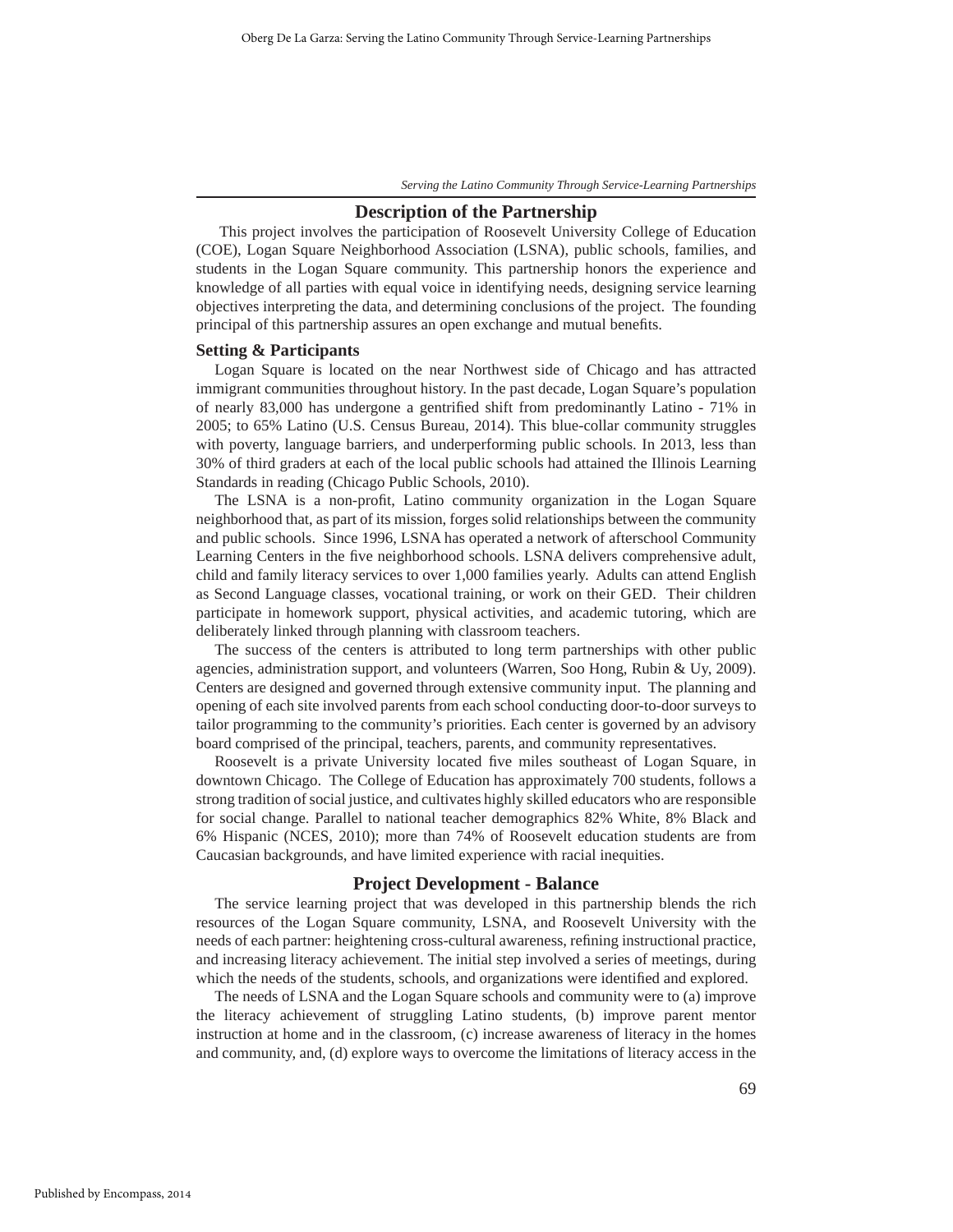#### Latino community.

The expressed needs of Roosevelt University revolved around expanding the pre-service teaches' instruction and diversity perspective; specifically: (a) improve and expand preservice teaches' repertoire of literacy instruction methods and assessment, (b) increase preservice teachers' awareness of print literacy access in Latinos' homes and community, (c) increase pre-service teachers' awareness of social injustice and educational inequities for diverse populations, (d) explore ways to overcome the limitations of print literacy access in Latino homes and communities.

Once the needs of partners were clearly identified, there was a flurry of brainstorming meetings, phone conversations and e-mails; resulting in a wide range of proposed activities. After discarding ideas that were not mutually beneficial, a multi-dimensional servicelearning project was collectively tailored to meet objectives.

# **Description of the Project by Need**

The service-learning project was embedded in a required, 16-week, teacher preparation course, *READ320 – Methods of Teaching Reading in Elementary Schools,* which was also taught by the researcher. To support elementary students' literacy skills, Roosevelt preservice teachers would spend 2 hours per week for 10 weeks, tutoring small groups of elementary students (2-3) who had been identified by the school as struggling readers and writers.

To further develop pre-service teachers' literacy instructional methodology, preservice teachers would assess tutees' literacy skills at the beginning and the end of the project, using the 3-Minute Reading Assessment (Padak & Rasinski, 2005); and create tailored, literacy lessons that incorporated reading, writing, listening and speaking activities. Literacy lessons would feature a culturally relevant text (picture book, novel, poem, etc) and research-based strategies in vocabulary, fluency, comprehension, and writing (Harvey & Goudvis, 2007). Because the majority of the struggling readers would be either bilingual or English language learners, preservice teachers would need to dedicate a good deal of time to developing oral fluency and vocabulary concepts through the use of sight words, phonetics, context clues, and graphic organizers (Oxford, 2001).

To address the needs of and develop the literacy instructional practice of the LSNA parent mentors and tutors, Roosevelt faculty would present 2 half-day, literacy workshops addressing reading comprehension strategies, vocabulary skills, and research-based methods for teaching English Language Learners. These workshops would also be attended by Roosevelt pre-service teachers so they could exchange ideas about literacy experiences and instruction with LSNA parent mentors and tutors. We hoped that attending the workshop with Latino parent mentors and tutors would additionally give pre-service teachers an opportunity to expand their thinking, experience and perspective on diversity.

To increase elementary students' recognition of literacy, they would be given disposable cameras and instructed to take pictures of print literacy in their homes and community. Supported by their university tutor, students would add captions and text to photos, and create a Community Literacy Electronic Book (E-book). Students would use PowerPoint to create the E-books which documented the various ways Latino students obtain access to print literacy in their homes and communities. Those E-Books would celebrate literacy and be presented to the learning community within each school, at the end of the project.

In a parallel project, the university students would create their own print literacy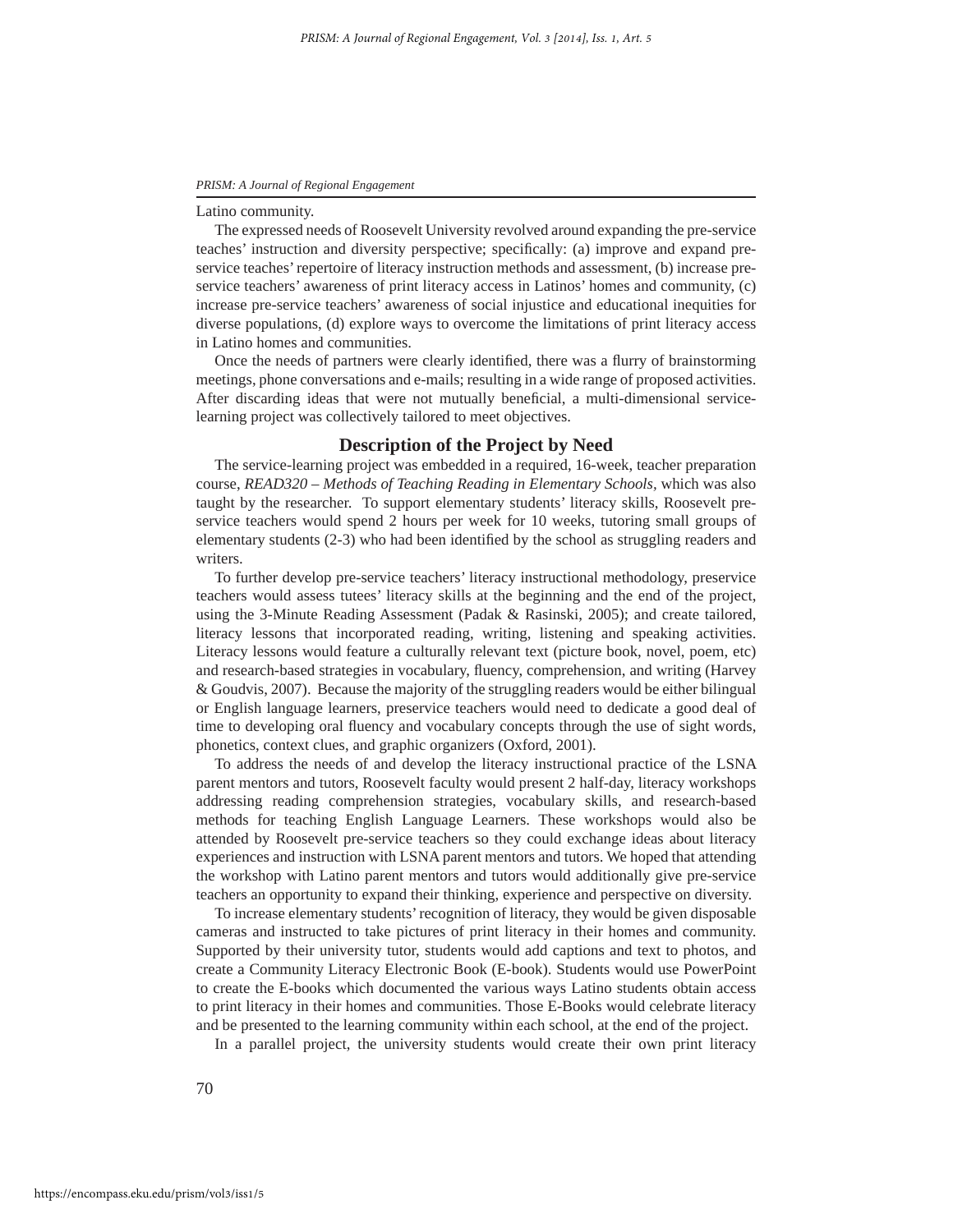E-Books contrasting photographs of print literacy taken in their homes and community with elementary students' photographs. This project was designed to increase university students' awareness of social inequity. This comparison would provide opportunities for the university students to explore the extreme differences in literacy access and educational opportunities between Latino students in an economically disadvantaged neighborhood and themselves.

Finally, to address the limitations of literacy access in the Logan Square community, an open forum exploring themes identified in the Community Literacy E-Book project would be held to explore and discuss the differences between the two groups. This forum would provide the opportunity for daytime teachers, parents, school administrators, and community members to cultivate solutions and eradicate barriers. The interwoven web in Figure 1 below shows the alignment of partner needs to the service learning project activities.

*Figure 1. Organization Web of Service Learning Project*

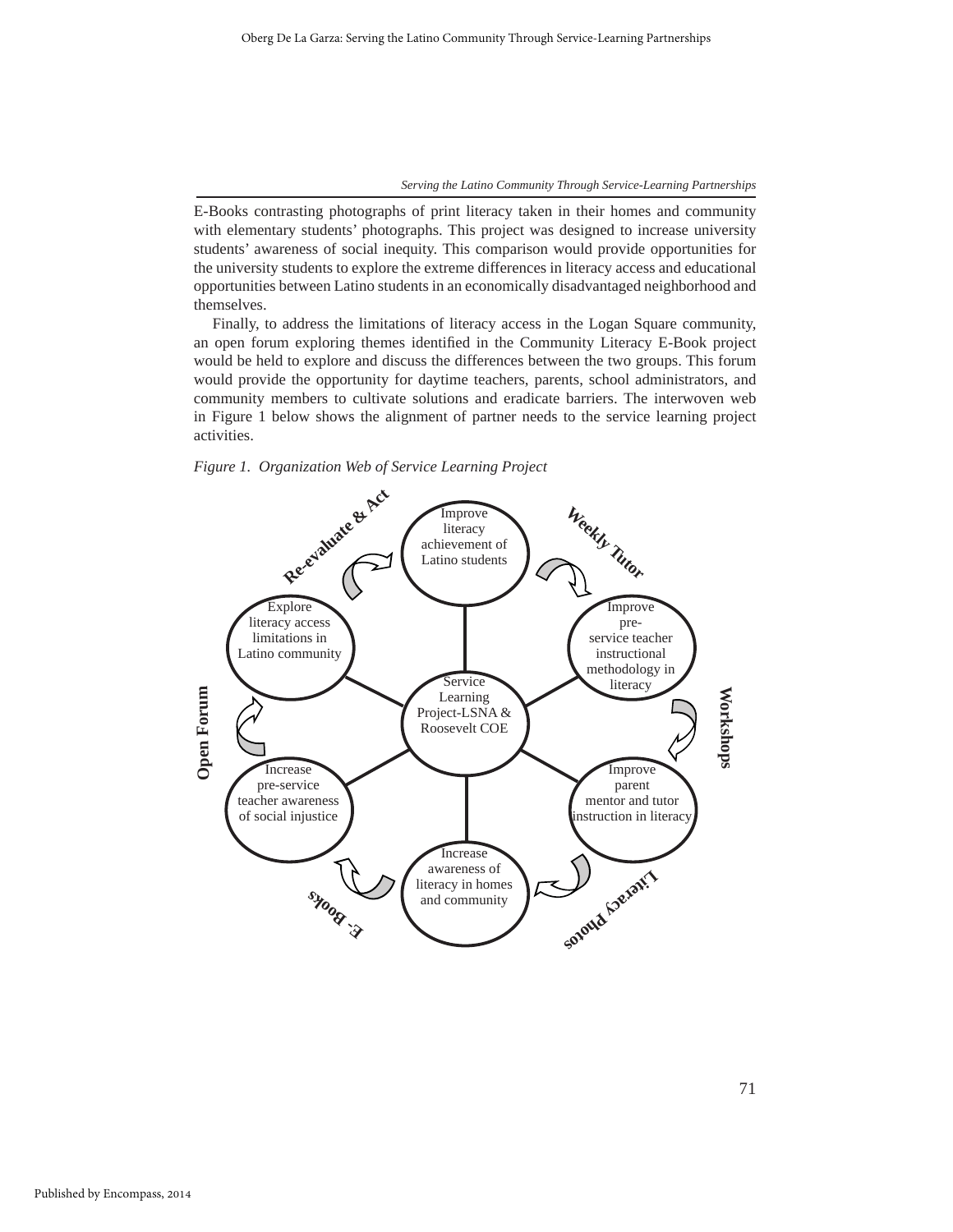# **Contributions of Resources**

The underlying foundation of this partnership was the mutual collaboration in shaping the service-learning project. Because all partners stood to benefi t a great deal from the project, each was willing to commit resources and demonstrate flexibly in altering the course when presented with obstacles. The LSNA provided funding for site coordinators, resources, site security, and training for parent mentors and tutors. Roosevelt University COE provided resources and faculty for the literacy workshops, undergraduate tutors and research analysis to further secure program-funding opportunities for LSNA. The participating public schools shared school building space, student referrals, and administrative support. In the center of the project were parents and their children who gave their time, effort and a great willingness to learn.

# **Tutor Preparation and Delivery of the Project**

In preparation of the project, IRB consent and background checks on the undergraduates had to be completed. During those 4 weeks, preservice teachers engaged in intensive culturally responsive coursework (Villegas  $& Lucas, 2002$ ) that involved (a) reflective thinking and writing of unexplored beliefs about Latinos and students of color, (b) acknowledgement of advantages and disadvantages associated with their privileged membership in a specific group of society, and, (c) research of the history of Latino students in the United States. In addition, undergraduates developed skills in literacy assessments, differentiating instruction with students, research-based literacy strategies and selecting children's books that would appeal to Latino students.

Delivering the tutoring were 17 Roosevelt students who independently traveled to their assigned school site and conducted literacy lessons with a total of 39 elementary students in grades 2-8. Logan Square Schools' student population is predominantly Latino (86%-95%), so it wasn't surprising that all of the elementary students who participated in the literacy tutoring sessions were Latinos. More than 94% of the elementary students were bilingual and 56% were receiving English as a Second Language (ESL) instruction. As frequently happens with funding, the LSNA budget for the afterschool programs was delayed for several weeks; shortening the delivery time to 8 weeks. During the tutoring sessions, the elementary students engaged in research-based activities aimed at improving their reading comprehension, writing, vocabulary, and fluency skills.

# **Description of the Outcomes**

Because the needs of all partners shaped the service-learning project, high-quality learning opportunities were available to the university students, LSNA parent mentors/ tutors, elementary students, and administrators.

# **Parent Mentor/Tutor Workshops**

Although there were no formal measures in place, the parent workshops had a positive impact. After the parent mentor/tutor workshops, several parents were very eager to share that they felt more comfortable teaching reading strategies to children**.** One parent tutor shared, "I can do these strategies with my kids at home and at school. Teaching reading was such a scary thing before, but now it's not."

## **Latino Student Literacy Skills**

As expected, due to the shortened delivery period of just 8 weeks, no significant change of reading skills was demonstrated in elementary students' pre-to-post reading assessments.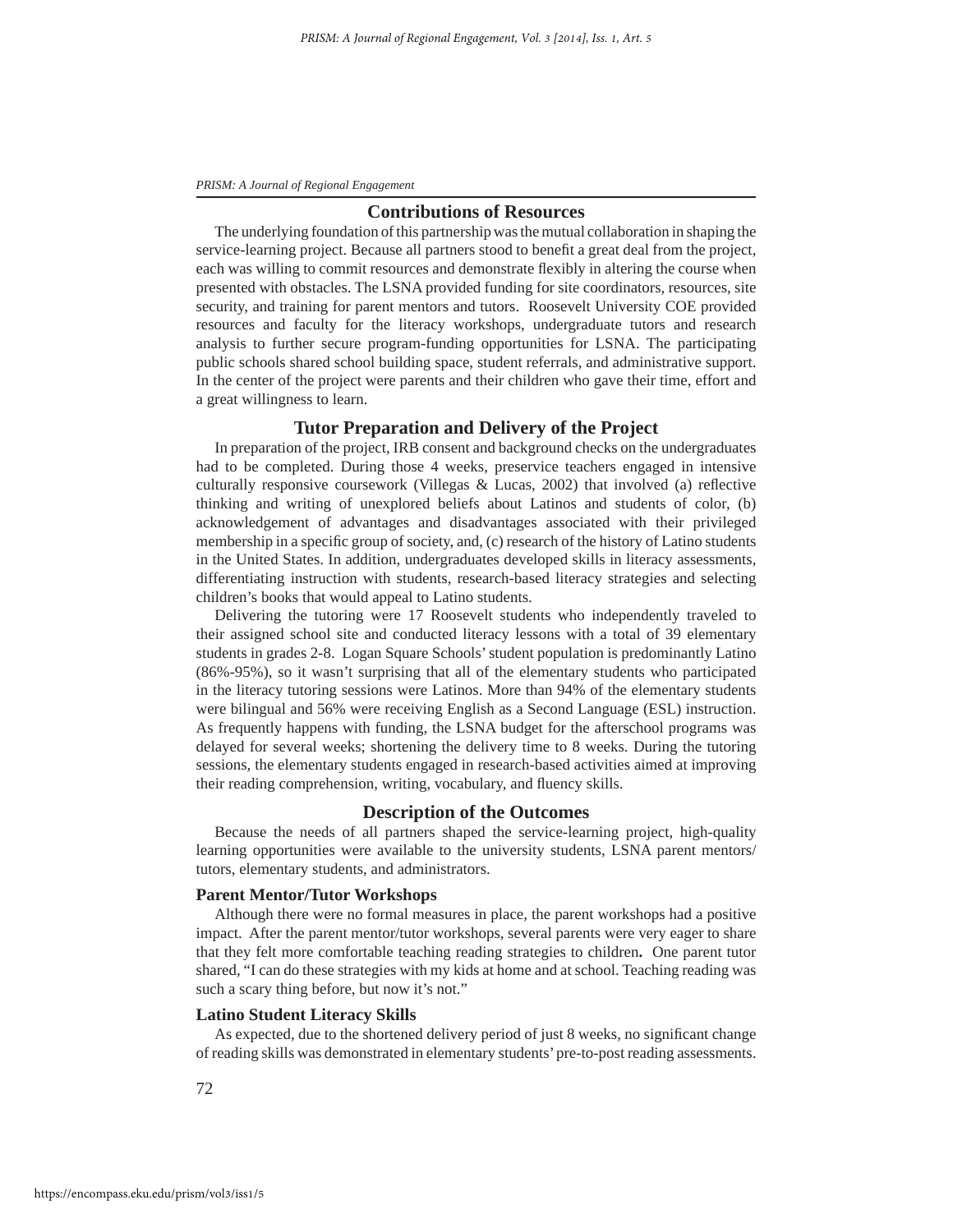The partners plan on extending the tutoring project for two semesters and are hopeful that with a longer, more focused time dedicated to the project, more demonstrable gains will be made.

Despite no measurable change in skills, the preservice teachers and the faculty member observed that children's attitudes and motivation to engage in literacy activities had improved markedly. We received feedback from LSNA coordinators and parent mentors that the students in the tutor program looked forward to sessions with the university students and frequently compared information about their activities with each other. The children excitedly shared stories they had read and the pictures they had taken with tutors and classroom teachers. Future measures of Latino students' change in reading attitudes would be measured by a pre- and post- Garfield Interest Inventory.

# **School Communities**

There were unexpected outcomes within the school communities as the value of providing additional instructional support was observed. After hearing about the literacy E-Book project, one parent repeatedly asked the afterschool coordinator to admit her child into the program, despite the long waiting list of struggling readers who had been referred by their teachers for additional support. Another site coordinator reported requests by two principals for additional university tutors during daytime and afterschool hours.

# **Preservice Teachers Cultural Sensitivity**

The pre-service teachers' cultural sensitivity expanded through interactions with parents at literacy workshops and students in tutoring sessions. As demonstrated in their weekly reflections, of the 17 university students, 12 shared new realizations that parents in the community desperately wanted their children to be successful in school but felt powerless to help. Prior to this experience, many undergraduates had assumed Latino parents didn't care about student performance in school. This self-examination revealed a biased opinion, which through critical reflection was corrected.

Participating in the E-book research project was also enlightening for the preservice teachers. After examining photographs of print literacy taken by children in the Logan Square community, undergraduates realized that the amount of printed text available to their Latino students was severely limited. The largest source of print literacy accessible to Latino students was street and business signs (30%). The second largest source of print literacy was text found on clothing (17%), followed by single books (13%) and television remote controls (8%). There were no pictures of libraries, computers or even multiple books. One preservice teacher expressed deep concern and frustration at the limited amount of books and technology available to her students, "I babysit for kids on the North Shore where they have entire libraries of books in their bedrooms, but these kids in Logan Square don't have a single book? Not one computer? How are they going to compete? It isn't fair."

# **Preservice Teachers' Instructional Repertoire**

Because the undergraduate tutors were spread across five different schools, at different days and times, it was impossible for the faculty member to consistently observe changes in instructional practices. Students' lesson reflections indicated they progressed from summarizing and asking low-level questions following the reading of a book to an interactive process of implementing reading strategies such as making connections, predicting, questioning, synthesizing and evaluating the text. As time progressed, the undergraduates also began to create and utilize manipulatives such as sight word cards,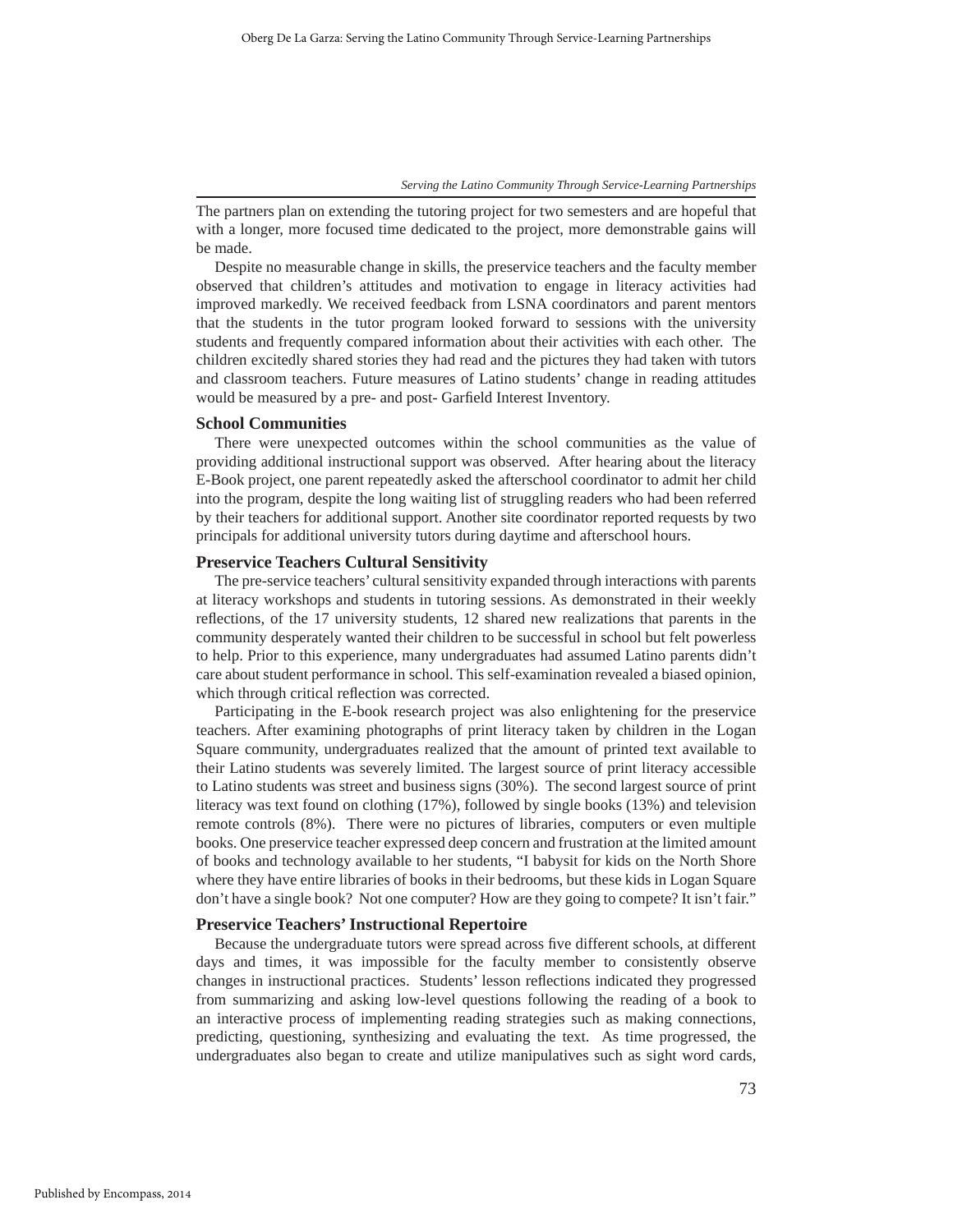sentence strips, student-created mini-books, and sticky notes to record thinking. To explore preservice teachers' expansion of literacy instruction practices, future tutoring sessions would take place at a single site at the time day and time so that the faculty member can be present for more consistent observations and support.

# **Lessons Learned**

Service learning partnerships are complicated orchestrations of communication, planning, and activities. We knew that having a solidified plan wouldn't preclude us to facing unexpected challenges – and it didn't! Due to the LSNA budget delay, our tutoring start date was pushed back week after week. This delay required subtle shifts in the university course syllabus, which were unsettling to many of the undergraduates, whose enthusiasm that was present at the beginning of the semester had begun to wane with each postponement. Giving additional weeks prior to the launch of future tutoring projects would need to be built into the schedule, to allow for unexpected delays and prevent student anxiety.

Placing university students in multiple tutoring sites and accommodating specific grade level requests was problematic. The burden of communicating, scheduling, and supervising was multiplied for the university faculty member and the site coordinators. To simplify the logistics of future service-learning projects, university participants would be assigned a grade level between  $3<sup>rd</sup>$  -  $5<sup>th</sup>$  grades, instead of requesting a specific grade level.

A third obstacle needed to be navigated when two university students refused to participate in the project for personal reasons. Because the service-learning component had not been listed in the course description, an alternative assignment had to be offered. Moving forward, the service-learning project requirement was always included in the course description, and an in-depth, alternative assignment was offered to students who had schedule conflicts and were unable to attend the selected time/day for the project.

# **Sustaining the Project**

As with any relationship, partnerships must be frequently re-examined and adjusted to address the changing needs of partners. Mid-year, the partners met to discuss the unanticipated challenges, which had emerged, and restructured certain aspects of the project. To have a greater impact, university tutors would start the next tutoring project at one site on one afternoon per week, with their faculty instructor in attendance for support and guidance. To serve more children, each pre-service teacher would be responsible for assessing reading skills and tutoring larger groups of 4-5 elementary students each. Finally, the university would support future service-learning efforts by providing a teaching assistant to support the faculty member in facilitating tutoring sessions of the larger group of participants that was expected.

## **Conclusion**

As educators, we have a responsibility to "make a difference in the civic life of our communities and develop the combination of knowledge, skills, values and motivation to make that difference" (Erlich, 2000, p. vi). University – community partnerships are a vehicle through which change and quality of life can be promoted and elevated. Developing such partnerships involve complex negotiations of needs, resources, expertise, and visions. It is through this type of engagement that a mutually beneficial exchange of knowledge and resources can develop and aim towards a common goal.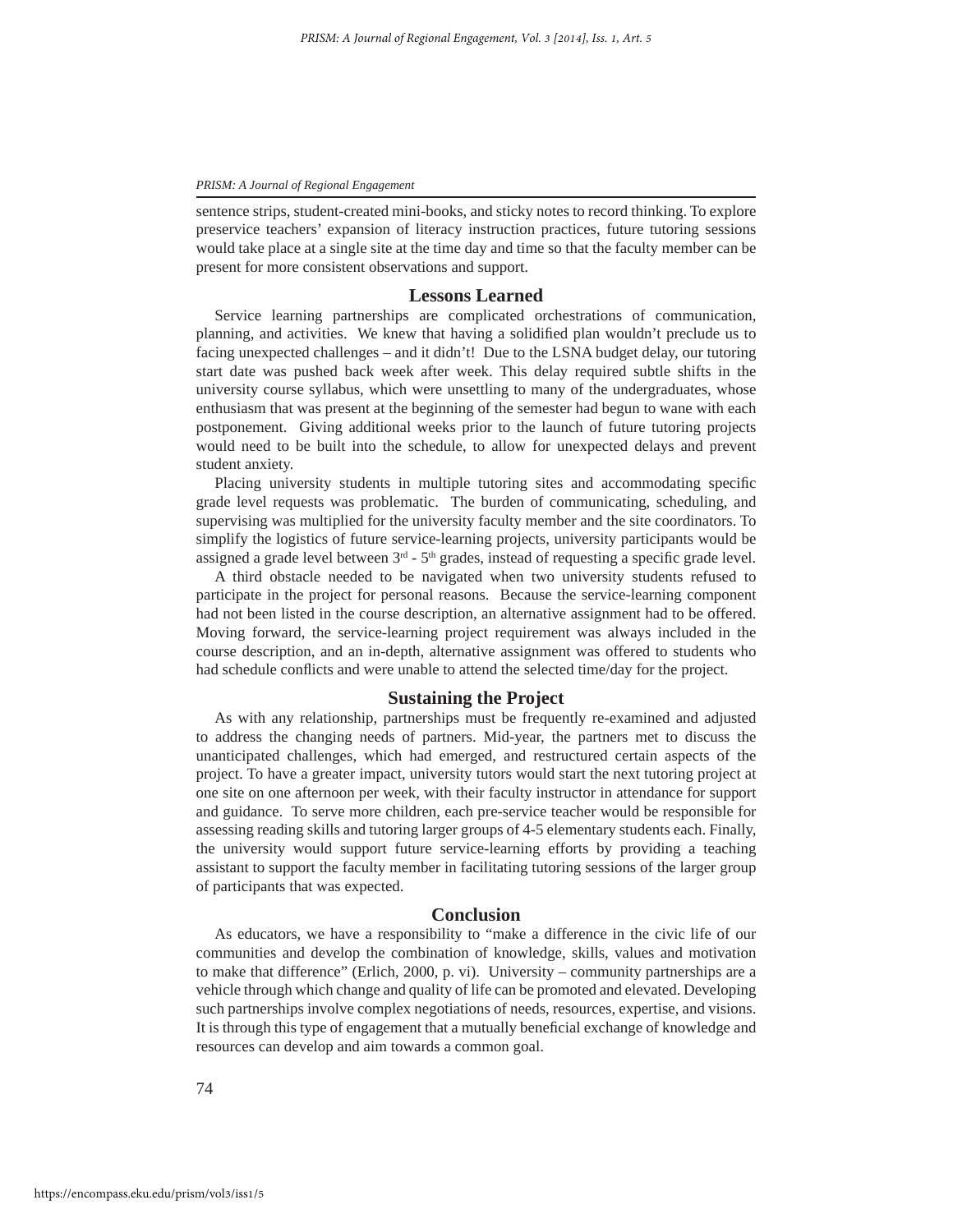Strong partnerships and active civic engagement emerge when partners are empowered with equal voice, mutual benefits, and a balanced contribution of resources. Each partner brings to the relationship a unique set of strengths and challenges; offering diverse perspectives in addressing the emerging needs of all parties. By engaging with each other, the learning community taps into a wealth of resources and can tackle problems that might otherwise go unsolved. Such engagement promotes social justice – fairness, equity in opportunities, and membership within a larger social fabric – for the good of the community.

# **References**

- Amatea, E., Cholewa, B., & Mixon, K. (2012). Influencing preservice teachers' attitudes about working with low-income and/or ethnic minority families. *Urban Education,*  47(4), 801-834.
- Baldwin, S. C., Buchanan, A. M., & Rudisill, M. E. (2007). What teacher candidates learned about diversity, social justice, and themselves from service-learning experiences. *Journal of Teacher Education*, 58(4), 315-327.
- Battistich, V., & Hom, A. (1997). The relationship between students' sense of their school as a community and their involvement in problem behaviors. *American Journal of Public Health, 87*(12), 1997-2001.
- Bridgeland, J. M., DiLulio, J. J., Jr., & Morison, K. B. (2006). *The Silent Epidemic: Perspectives of high school dropouts*. Report by Civic Enterprises in association with Peter D. Hart Research Associates for the Bill & Melinda Gates Foundation.
- Bringle, R. G., & Hatcher, J. A. (2009). Innovative practices in service-learning and curricular engagement. In L. R. Sandmann, C. H. Thornton, & A. J. Jaeger (Eds.), *Institutionalizing community engagement in higher education: The first wave of Carnegie classifi ed institutions. New Directions for Higher Education* (pp. 37- 46). San Francisco: Jossey-Bass/Wiley Publishing.
- Buchanan, B. (October 2005). *Dropping out, dropping chances; dropping out comes at high personal cost*. Greensboro, NC: News & Record.
- Chicago Public Schools (2010). *Illinois school report card*. Schools and citywide reports. Retrieved from https://research.cps.k12.il.us/cps/accountweb/Reports.
- Deci, E. L., & Ryan, R. M. (1985). *Intrinsic motivation and self-determination in human behavior.* New York: Plenum.
- Erlich, T. (2000). Civic responsibility and higher education. American Council on Education: Oryx Press; p. iv.
- Foley, D., & Valenzuela, A. (2004). Critical ethnography: The politics of collaboration. In N. Denzin & Y. Lincoln (Eds.), The handbook for ethnographic research ( $3<sup>rd</sup>$  ed., pp. 207-234). Beverly Hills: Sage.
- Fry, R. (2010). Hispanics, high school dropouts and the GED. May. Washington, D.C.: Pew Hispanic Center.
- Furco, A. (2003). Issues of definition and program diversity in the study of service-learning. In S. H. Billig (Ed.), *Studying service-learning*. Lawrence Erlbaum Publishing Company
- Gándara, P. (2010). The Latino education crisis. *Educational Leadership*, 26(2), 24-30.
- Garza, R. (2009). Latino and White high school students' perceptions of caring behaviors: Are we culturally responsive to our students? *Urban Education, 44*(3), 297-321.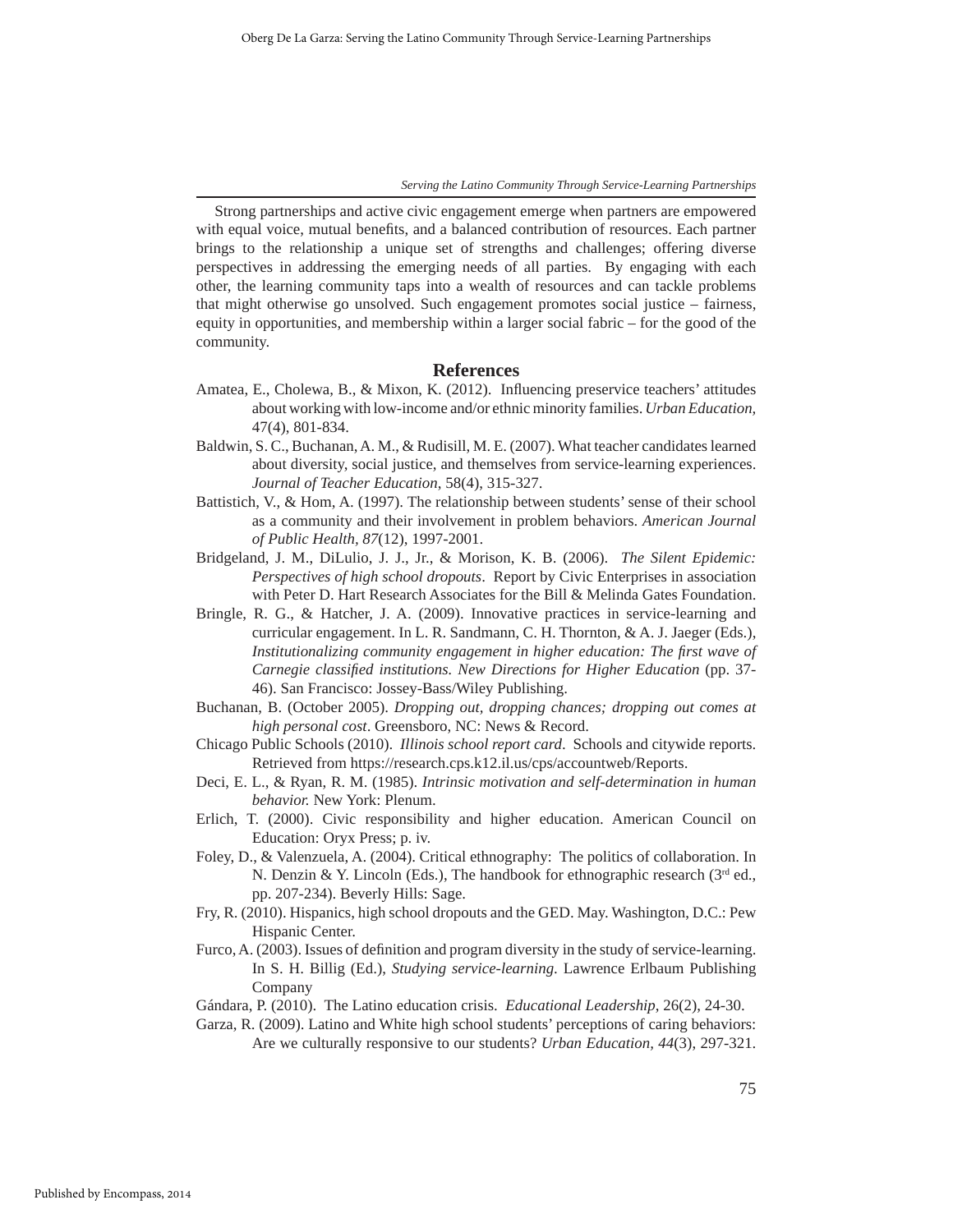Doi:10.1177/0042085908318714

- Gay, G. (1997). Multicultural infusion in teacher education: Foundations and applications. *Peabody Journal of Education,* 72, 150-177.
- Harlow, C. W. (revised 2003). *Education and Correctional Populations. Bureau of JusticeStatistics Special Report.* Washington, D.C.: U.S. Department of Justice. Retrieved fromwww.ojp.usdoj.gov/bjs/pub/pdf/ecp.pdf.
- Harvey, S., & Goudvis, A. (2007). *Strategies That Work: Teaching Comprehension for Understanding and Engagement*. New York: Stenhouse Publishers.
- Illinois School Report Card (2013). Retrieved from http://www.illinoisreportcard.com/ School.aspx?source=Trends&source2=ISAT&Schoolid=150162990252877
- Jacoby B., & Associates (2003). *Building partnerships for service learning*. San Francisco: Jossey-Bass.
- Johnson, K., Gupta, A., Rosen, H., & Rosen, H. (2013). Improving reading comprehension through holistic intervening and tutoring during after-school with high risk minority elementary students. *Mentoring & Tutoring: Partnership in Learning*, 13(21), 431-443.
- Kysiak, R. C. (1986). Role of the university in public-private partnerships. *Proceedings of the Academy of Political Science*, 36(2), 47-59.
- Ladson-Billings, G. J. (1995). Toward a Critical Race Theory of education. *Teachers College Record, 97*, 47-68.
- Leeman, J. (2011). Standards, commodification, and critical service-learning in minority language communities. *Modern Language Journal*, 95(2) 300-303.
- Losey, K. (1995). Mexican American students and classroom interaction: An overview and critique. *Review of Educational Research, 65*(3), 283-318.
- Martin, L., Smith, H., & Phillips, W. (2005). Bridging 'town & gown' through innovative university-community partnerships. *The Innovation Journal: The Public Sector Innovation Journal*, 10(2), article 20.
- McIntosh, P. (2009). *White People Facing Race: Uncovering the Myths that Keep Racism in Place.* The St Paul Foundation: Saint Paul, MN.
- NCES (2010). *Status and Trends in the Education of Racial and Ethnic Groups (NCES 2010-015).* U.S. Department of Education, National Center for Education Statistics. Washington, DC: U.S. Government Printing Office.
- Nieto, S. (2009). From Surviving to Thriving. *Educational Leadership,* 66(5), 8–13.
- Nieto, S. (2010). Multicultural education in the United States: Theory, Practice, and Transformation. In James A. Banks (Ed.). *The Routledge International Companion to Multicultural Education*. New York: Routledge
- Noddings, N. (1992). *The challenge to care in schools: An alternative approach to education.* New York: Teachers College Press.
- Noddings, N. (1995). Teaching themes of care. *Phi Delta Kappan, 76*(9), 675-679.
- Oxford, R.L. (2001). Language learning strategies. In R. Carter & D. Nunan. (Eds.). *The Cambridge Guide to Teaching English to Speakers of Other Languages*. UK: Cambridge University Press, pp. 166-72.
- Padak, N., & Rasinski, T. (2005). *The 3-Minute Reading Assessment*. Scholastic Teaching Reources: New York.
- Pizarro, M. (2005). *Chicanas and Chicanos in school: Racial profiling, identity battles and empowerment*. Austin: University of Texas Press.

76